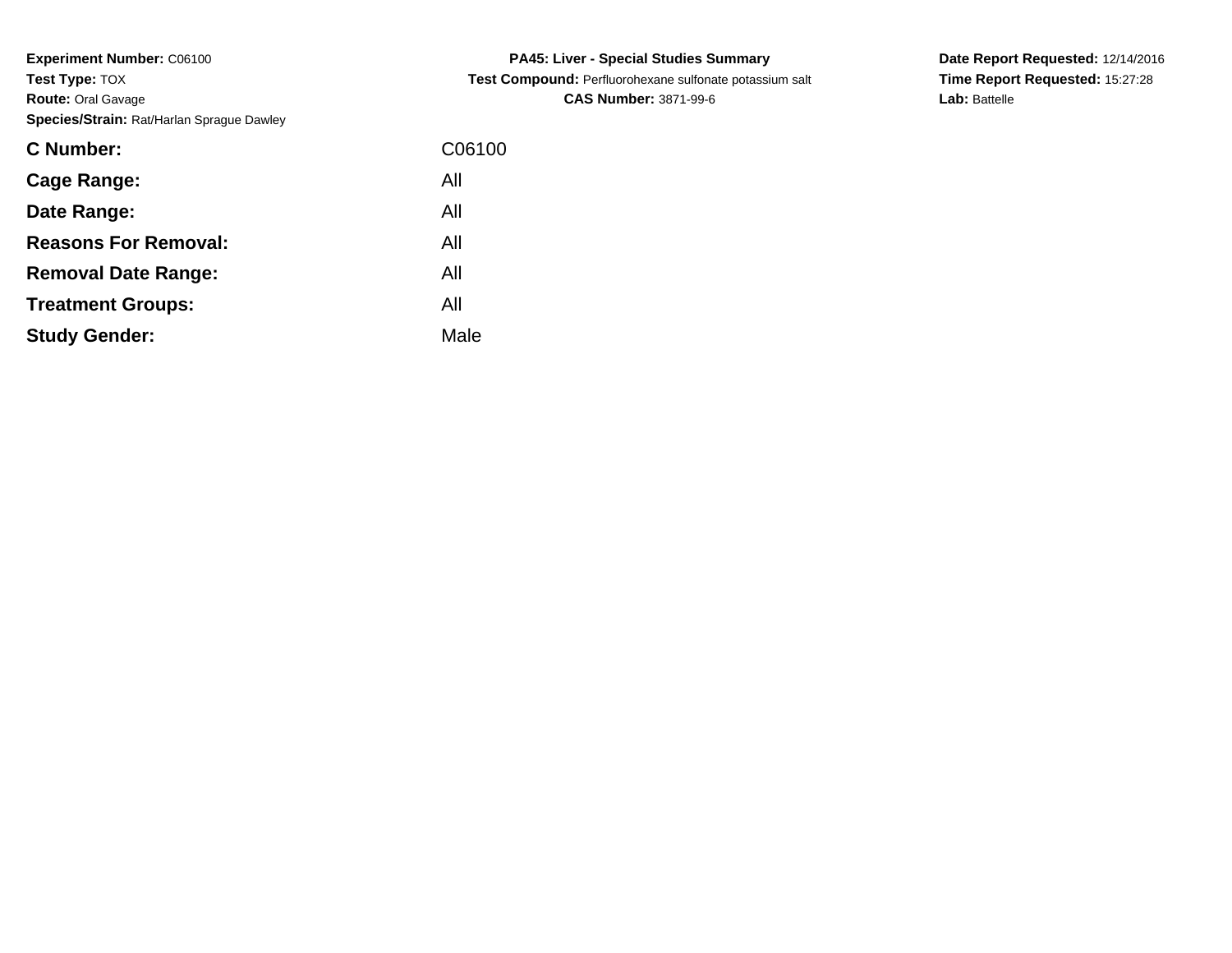| <b>Experiment Number: C06100</b>          | PA45: Liver - Special Studies Summary |                                                                                         |                        |                        | Date Report Requested: 12/14/2016<br>Time Report Requested: 15:27:28<br>Lab: Battelle |  |
|-------------------------------------------|---------------------------------------|-----------------------------------------------------------------------------------------|------------------------|------------------------|---------------------------------------------------------------------------------------|--|
| Test Type: TOX                            |                                       | Test Compound: Perfluorohexane sulfonate potassium salt<br><b>CAS Number: 3871-99-6</b> |                        |                        |                                                                                       |  |
| <b>Route: Oral Gavage</b>                 |                                       |                                                                                         |                        |                        |                                                                                       |  |
| Species/Strain: Rat/Harlan Sprague Dawley |                                       |                                                                                         |                        |                        |                                                                                       |  |
|                                           |                                       | Male                                                                                    |                        |                        |                                                                                       |  |
| <b>Terminal</b><br><b>Sacrifice</b>       | Treatment Groups (mg/kg/day)          |                                                                                         |                        |                        |                                                                                       |  |
|                                           | 0                                     | 0.625                                                                                   | 1.25                   | 2.5                    | 5                                                                                     |  |
| Acetyl Co-A (nmol/min/mg)<br>SD 28 - 28   | $2.014 \pm 0.039$ (10) **             | $2.161 \pm 0.062$ (10)                                                                  | $1.906 \pm 0.029$ (10) | $2.077 \pm 0.062$ (10) | $2.783 \pm 0.247$ (10) **                                                             |  |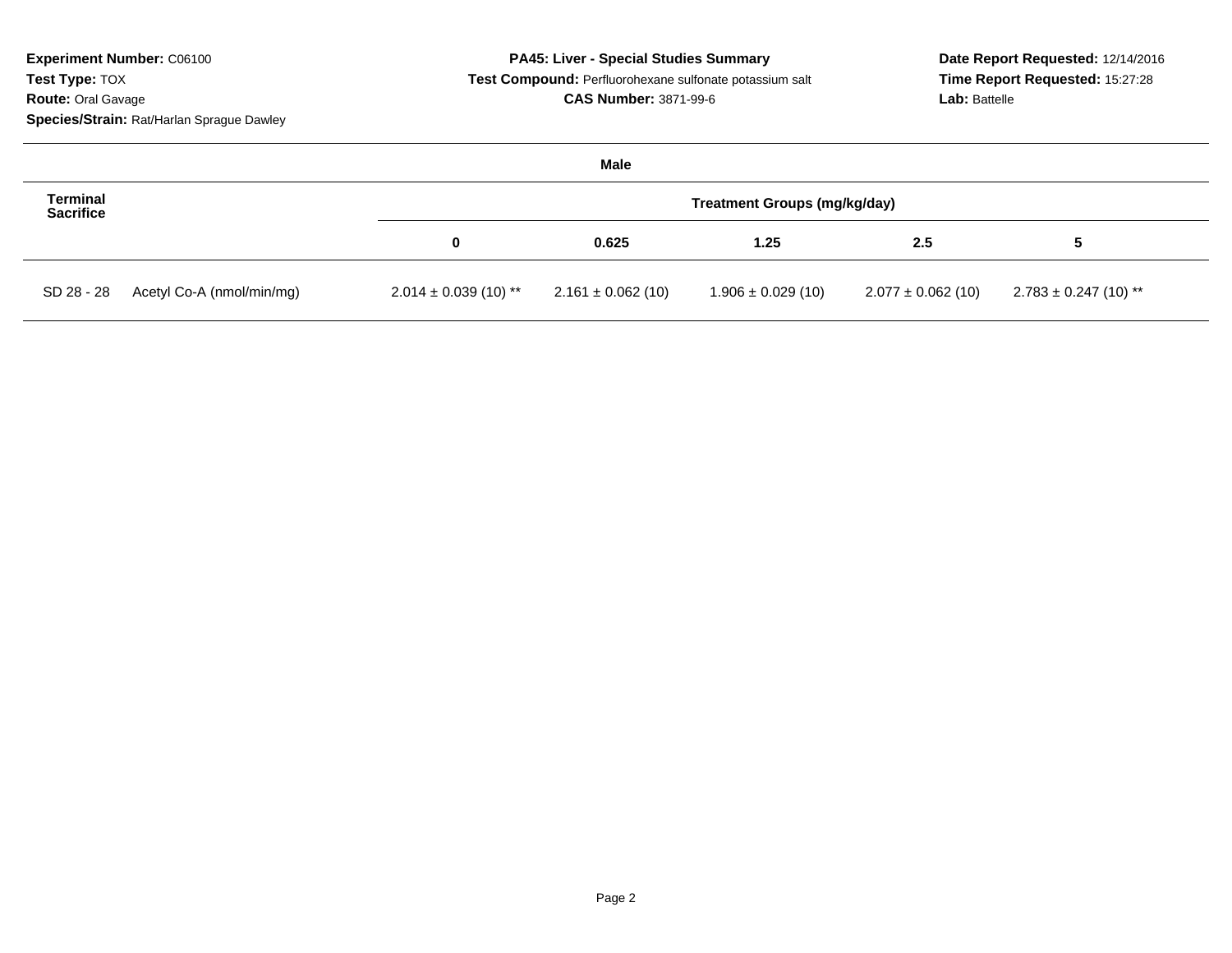**Experiment Number:** C06100**Test Type:** TOX **Route:** Oral Gavage**Species/Strain:** Rat/Harlan Sprague Dawley

| Male                         |                                      |                                 |  |  |
|------------------------------|--------------------------------------|---------------------------------|--|--|
| <b>Terminal</b><br>Sacrifice |                                      | Treatment Groups<br>(mg/kg/day) |  |  |
|                              |                                      | 10                              |  |  |
|                              | SD 28 - 28 Acetyl Co-A (nmol/min/mg) | $4.579 \pm 0.173$ (10) **       |  |  |